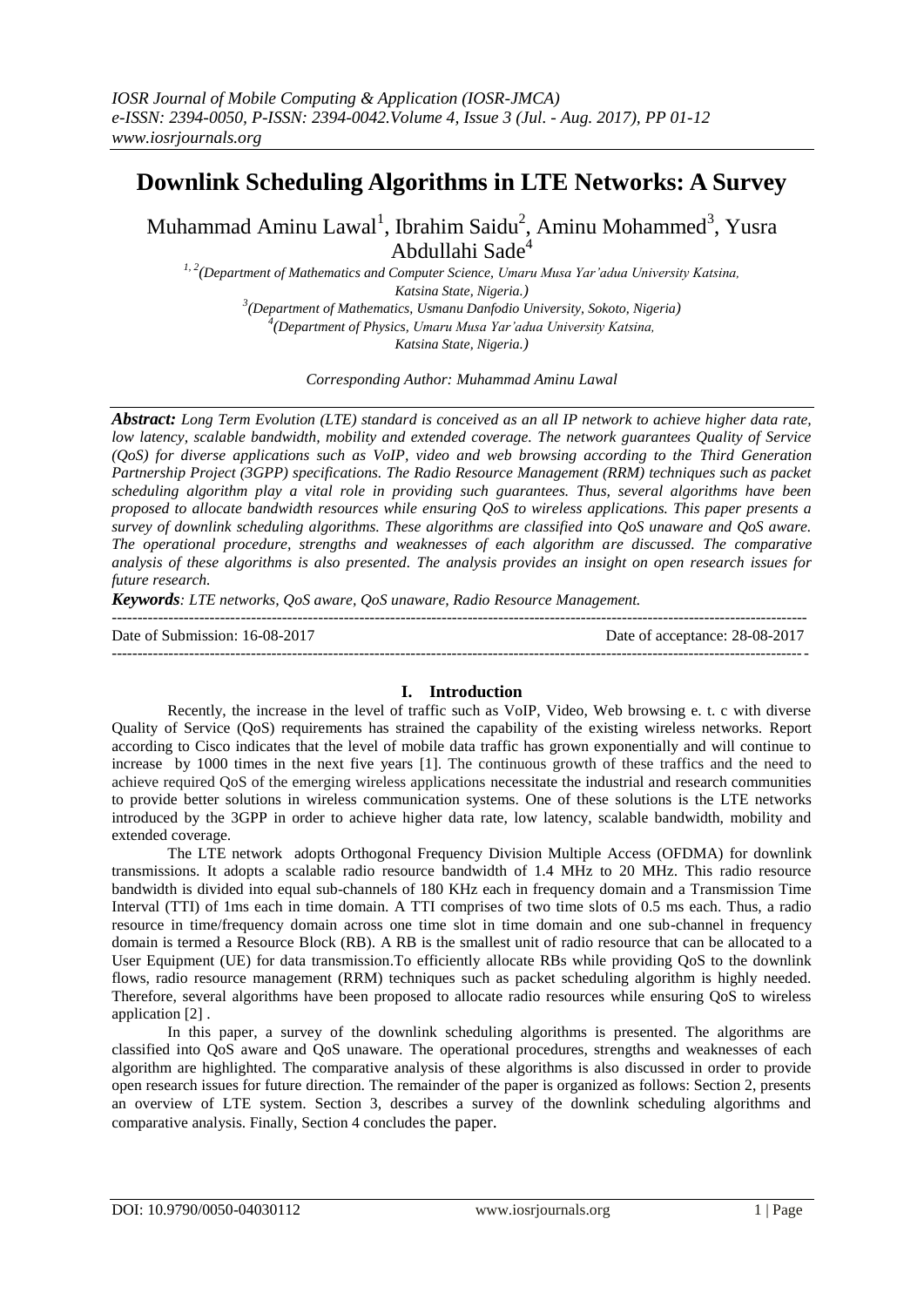#### **II. Overview Of The LTE Networks**

The LTE network was designed to surpass the attributes of 3G networks [3] .It targets doubling the spectral efficiency; improving on the bit rate of cell edge users compared to the earlier networks[2]. Table 1. shows a summary of the main LTE performance targets.

| <b>Table 1:</b> Main LTE Performance Targets [2]. |                                                                                              |  |  |  |
|---------------------------------------------------|----------------------------------------------------------------------------------------------|--|--|--|
| <b>Performance Metric</b>                         | <b>Target</b>                                                                                |  |  |  |
| <b>Peak Data Rate</b>                             | Downlink: 100 Mbps                                                                           |  |  |  |
|                                                   | Uplink: 50 Mbps                                                                              |  |  |  |
| <b>Spectral Efficiency</b>                        | 2 - 4 times better than 3G systems                                                           |  |  |  |
| <b>Cell-Edge Bit-Rate</b>                         | Increased whilst maintaining same site locations as deployed today                           |  |  |  |
| <b>Mobility</b>                                   | Optimized for low mobility up to 15 km/h                                                     |  |  |  |
|                                                   | High performance for speed up to 120 km/h                                                    |  |  |  |
|                                                   | Maintaining connection up to 350 km/h                                                        |  |  |  |
| <b>Scalable Bandwidth</b>                         | From $1.4$ to $20$ MHz                                                                       |  |  |  |
| <b>RRM</b>                                        | Enhanced support for end-to-end OoS                                                          |  |  |  |
|                                                   | Efficient transmission and operation of higher layer protocols                               |  |  |  |
| <b>Service Support</b>                            | Efficient support of several services (e.g., web-browsing, FTP, video-streaming, VoIP)       |  |  |  |
|                                                   | VoIP should be supported with at least a good quality as voice traffic over the UMTS network |  |  |  |

#### **III. LTE Network Architecture**

The LTE network is built on a flat architecture called the Service Architecture Evolution shown in Fig. 1.The figure consists of the radio access network and the Evolved Packet Core (EPC). The EPC provides the overall control of the UE and establishment of the bearers [4] which consists of Mobility Management Entity (MME), Serving Gateway (SGW), and Packet Data Network Gateway (PGW). The MME controls handover within LTE, user mobility, and UEs paging as well as tracking procedures on connection establishment. The SGW performs routing and forwarding of user data packets between LTE nodes as well as handover management between the LTE and other 3GPP technologies. The PGW connects the LTE network with other IP networks around the globe and provides the UEs access to the internet[2].The radio access network known as the Evolved-Universal Terrestrial Radio Access Network (E-UTRAN) performs all radio related functions [4] ,which comprises of the eNB and the UE. The UE represents the different types of devices used by the users while the eNB performs radio resource management (RRM) functions along with control procedures for the radio interface such as packet scheduling, CAC etc.



#### **IV. Quality Of Service (QOS) And Evolved Packet System (EPS) Bearers**

The LTE's QoS structure is conceived to grant an end-to-end QoS support [5]. Towards this objective, the LTE permits flow differentiation based on the QoS requirements. These QoS requirements are managed by radio bearers which are classified into two: default and dedicated. The default bearer which corresponds to non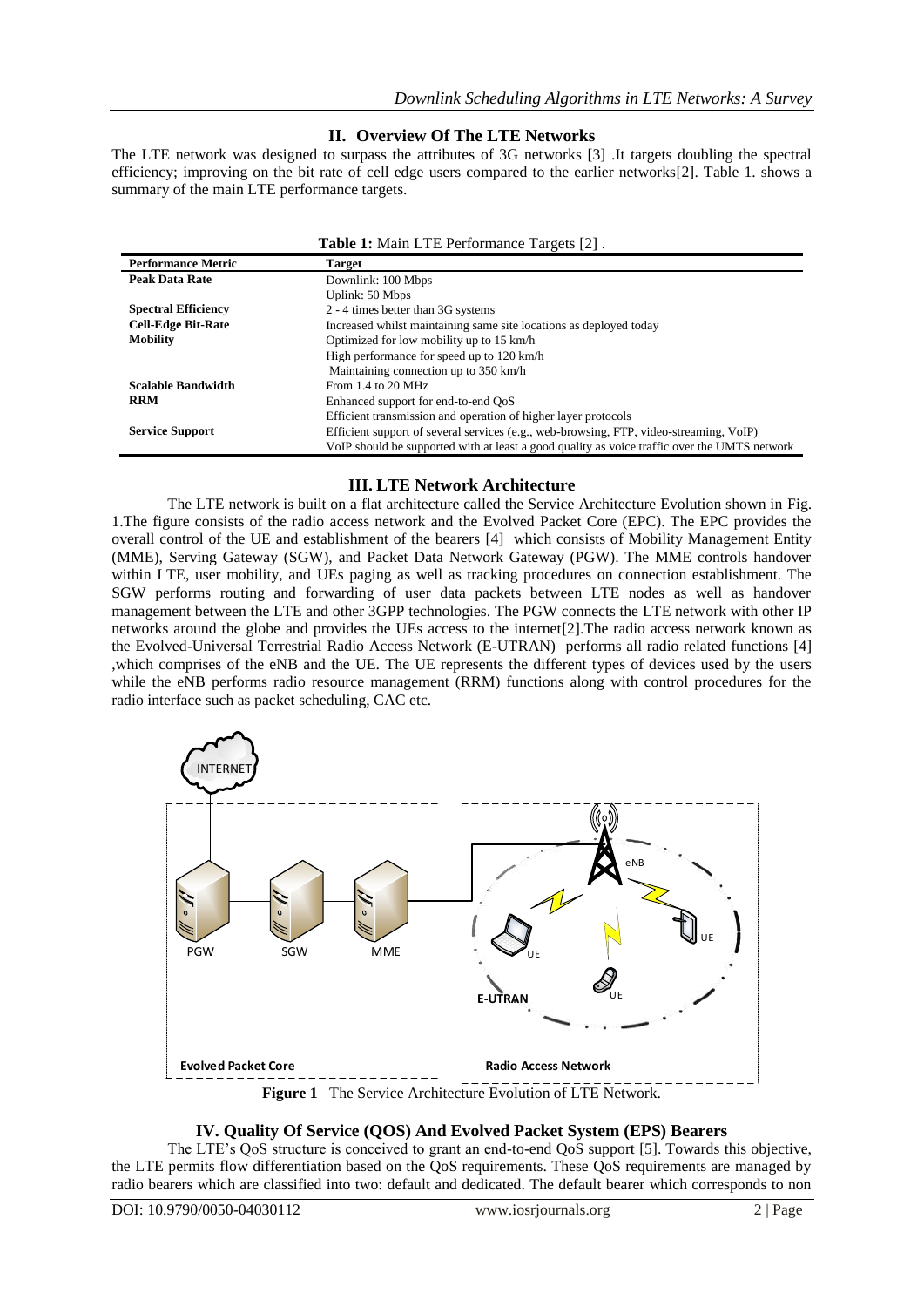Guaranteed Bit Rate (non-GBR) is created at the beginning of every connection. It does not grant bit rate guarantees and remains until the end of the connection. The dedicated bearer which represents either GBR or non-GBR is created every time a new service is issued[2]. Every bearer has an associated QoS class identifiers (QCI) shown in Table 2.

| <b>Table 2:</b> Standardized QoS Class Identifiers (QCI) for $L1E$ [4]. |                      |                 |                        |                |                                                             |  |
|-------------------------------------------------------------------------|----------------------|-----------------|------------------------|----------------|-------------------------------------------------------------|--|
| <b>QCI</b>                                                              | <b>Resource Type</b> | <b>Priority</b> | Packet<br><b>Delay</b> | Loss<br>Packet | <b>Example Service</b>                                      |  |
|                                                                         |                      |                 | Budget (ms)            | Rate           |                                                             |  |
|                                                                         | <b>GBR</b>           | C               | 100                    | $10^{-2}$      | Conversational voice                                        |  |
|                                                                         | <b>GBR</b>           | 4               | 150                    | $10^{-3}$      | video<br>(live)<br>Conversational<br>streaming)             |  |
| 3                                                                       | <b>GBR</b>           | 5               | 300                    | $10^{-6}$      | Non-Conversational video (buffered<br>streaming)            |  |
| 4                                                                       | <b>GBR</b>           | 3               | 50                     | $10^{-3}$      | Real time gaming                                            |  |
| 5                                                                       | Non-GBR              |                 | 100                    | $10^{-6}$      | IMS signaling                                               |  |
| 6                                                                       | Non-GBR              |                 | 100                    | $10^{-3}$      | Voice, video<br>streaming).<br>(live)<br>interactive gaming |  |
|                                                                         | Non-GBR              | 6               | 300                    | $10^{-6}$      | Video (buffered streaming)                                  |  |
| 8                                                                       | Non-GBR              | 8               | 300                    | $10^{-6}$      | TCP based (e.g., WWW, e-mail),                              |  |
| 9                                                                       | Non-GBR              | 9               | 300                    | $10^{-6}$      | chat, FTP, P2P file<br>Sharing                              |  |

| <b>Table 2:</b> Standardized QoS Class Identifiers (QCI) for LTE [4]. |
|-----------------------------------------------------------------------|
|-----------------------------------------------------------------------|

#### **V. Air Interface**

The LTE physical layer employs OFDMA and SC-FDMA as the radio spectrum access method in the downlink and uplink, respectively. Both OFDMA and SC-FDMA permit multiple accesses by allocating subcarriers to every user. The OFDMA utilizes the sub-carriers within the whole spectrum; it offers high scalability and robustness as well as simple equalization to prevent time-frequency selective nature of radio channel fading. The SC-FDMA exploits only the adjacent sub-carriers; it is employed at the uplink to improve power efficiency of user equipment since they are mostly battery dependent[2].

#### **VI. Resource Management**

In LTE network the radio resources are shared to users in a time/frequency domain as shown in Fig. 2. The time domain is divided into frames; every frame is made up of 10 successive TTIs and each TTI lasts for 1ms. In addition, every TTI consists of two time slots with duration of 0.5ms. In the frequency domain, the entire bandwidth is partitioned in to sub-channels of 180 KHz each. Therefore, a time/frequency radio resource ranging across one time slots in the time domain and one sub-channel in frequency domain is known as a resource block (RB). A RB is the minimum radio resource unit that can be allocated to user equipment for data transmission. While number of Resource Blocks (RBs) corresponds to the configuration of the system bandwidth e.g. 6, 12, 25, 50, 75, or 100 RBs corresponds to 1.25 MHz, 2.5 MHz, 5 MHz,10 MHz, 15 MHz, or 20 MHz , respectively [6].



#### **VII. Model Of Packet Scheduler**

The model shown in Fig. 3 consists of the UE and the eNB where the packet scheduler and the Adaptive Modulation and Coding (AMC) module are located. The UE sends the calculated Channel Quality Indicator (CQI) report to the eNB based on the channel condition. The packet scheduler uses CQI report to make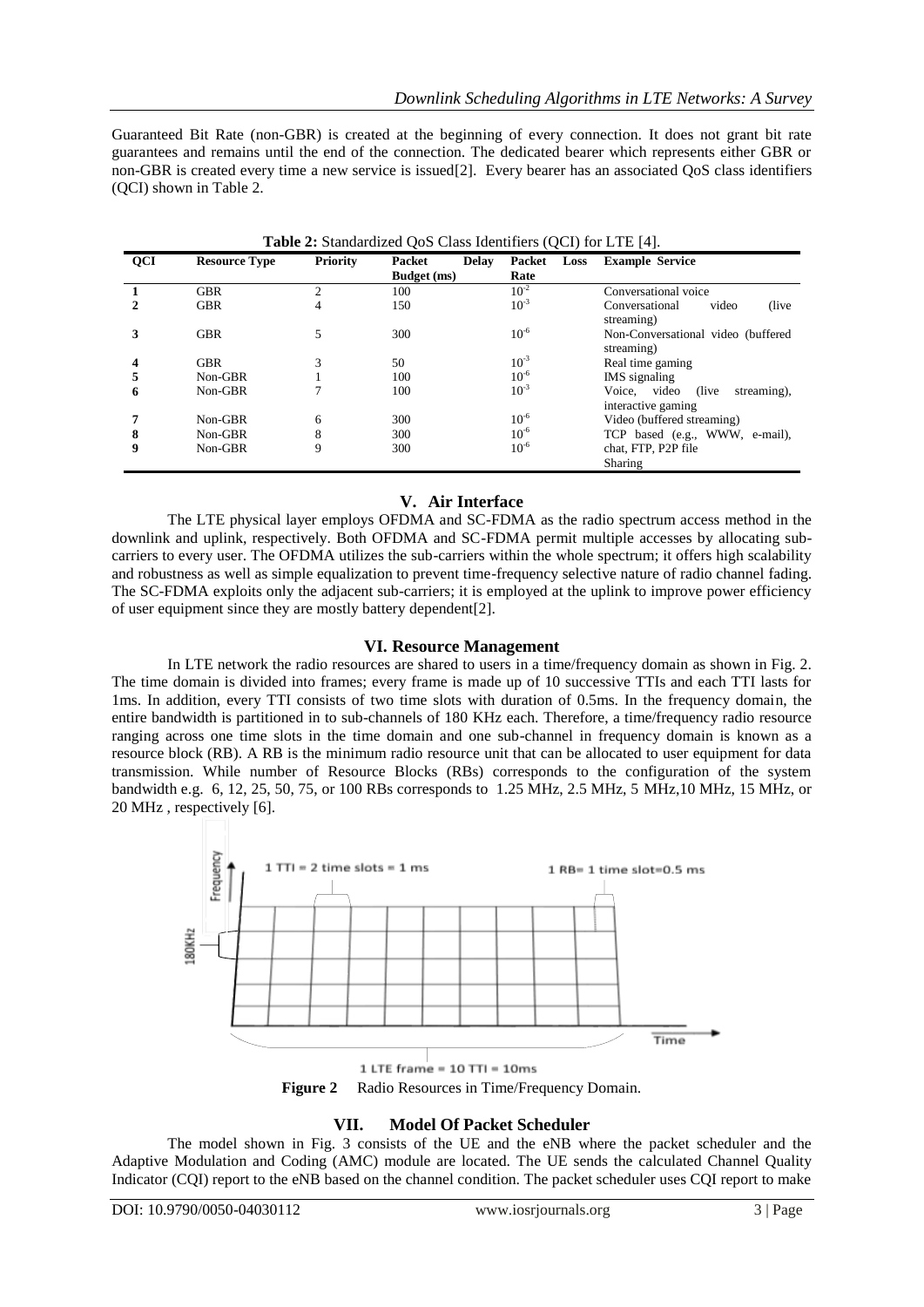decisions and fills up RB allocation "mask". The Adaptive Modulation and Coding (AMC) module chooses the optimum Modulation and Coding Scheme (MCS) for transmission of the scheduled users. The Physical Downlink Control Channel (PDCCH) conveys user information, RB allocation and the chosen MCS to the UE. The UE decodes the PDCCH payload to check whether it is scheduled so that it can access the right PDSCH payload. These series of operations are repeated at each TTI [2].



Figure 3 A model of Packet Scheduler.

#### **VIII. QOS Unaware Algorithms**

QoS unaware scheduling algorithms provides only the throughput among users without consideration to the QoS requirements such as delay constraints and packet loss rate and hence these algorithms are unsuitable for wireless multimedia traffics [2]. These algorithms are reviewed as follows:

In [7a], a Maximum Throughput (MT) algorithm was proposed to improve the system spectral efficiency. The MT serves users with best Channel Quality Identifier (CQI).It achieves maximum throughput and hence improves spectral efficiency but leads to unfairness because users under bad channel conditions are starved.

In [7b], a Blind Equal Throughput (BET) algorithm was proposed to provide fairness. The BET serves users with equal throughput irrespective of their channel conditions. It uses the past average throughput as a factor which governs its allocation. The algorithm achieves high level of fairness but suffers poor spectral

A Proportional Fair (PF) algorithm [8] was proposed to address the problem of both the unfairness and the system spectral efficiency in [7]. The PF serves users according to ratio of achievable instantaneous throughput and time averaged throughput. It achieves fair share of resources to users and improve spectral efficiency but real-time applications have poor QoS because delay constraints of real- time applications are ignored.

In [9], a Generalized Proportional Fair (GPF) algorithm was propose to regulate the trade-off between spectral efficiency and fairness for best effort traffic. The GPF introduces two weighting factors: a and b to adjust the effect of allocation policy of achievable instantaneous throughput and time averaged throughput. A conventional PF is achieved when a=b=1. The algorithm is skewed to either BET when  $a = 0$  and  $b = 1$  or MT when  $a=1$  and  $b=0$ . The algorithm provides a higher spectral efficiency or higher level of fairness depending on how the weighting factors are set but fails to adapt the weighting factors in a running system [10].

A Delay-Based Weighted Proportional Fair (DBWPF) algorithm [11] was proposed to achieve delay fairness and implementation rate fairness. The DBWPF algorithm uses a weighted average delay based on PF to distribute resources to the users with non-empty buffers. The algorithm achieves the delay fairness, implementation rate fairness as well as approximate throughput and throughput fairness. However, the algorithm experience poor throughput when users with higher average delay under heavy bursty traffic are considered.

An Optimal and Data Rate Guaranteed Radio Resource Allocation algorithm [12] was proposed to meet the minimum data rate requirement of each user. The algorithm classifies users into priority and nonpriority. The priority users are assigned resources first and then the non-priority users when the remaining resources are available. It also uses data rate to assign order of RB allocation and introduces margin as well as optimality to prevent waste of RB under given condition. The algorithm achieves an efficient utilization of resources and guarantees rate requirement for large number of users but starves the non-priority users when resources are insufficient.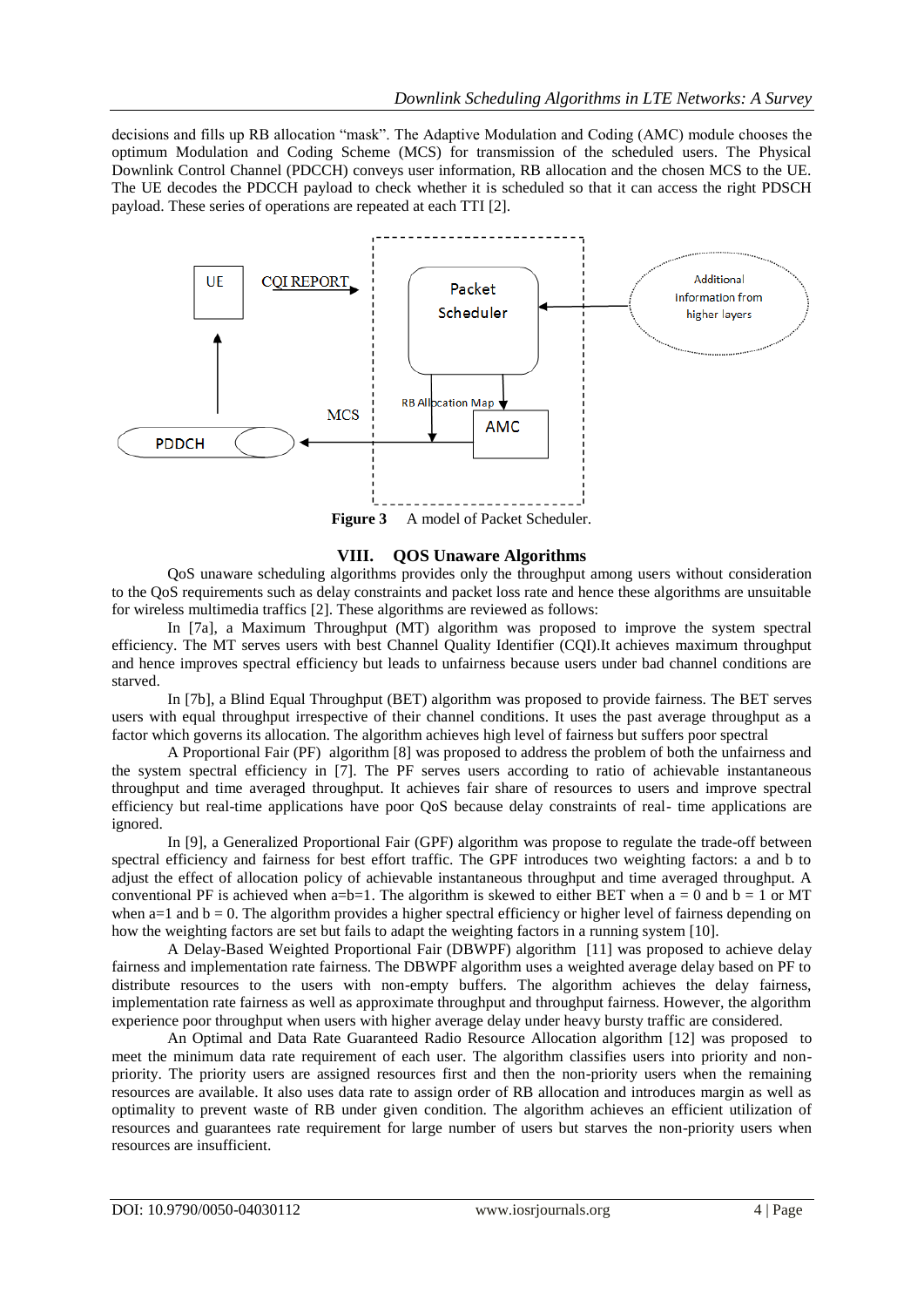#### **IX. QoS Aware Algorithms**

QoS aware scheduling algorithms consider QoS requirements of users based on the traffic characteristics such as delay constraints and packet loss rates. These algorithms are reviewed based on the operational procedures, strengths and weaknesses as follows:

In [13], a Modified-Largest Weighted Delay First-Virtual Token (M-LWDF-VT) algorithm was proposed to improve the QoS of real-time services. The M-LWDF-VT algorithm combines M-LWDF with a token mechanism to ensure not only the delay but also the minimum throughput to flows. The algorithm enhances throughput in real-time services. However, it starves non-real time services because most resources are allocated to video flows [14][15].

In [14], a downlink scheduling algorithm was proposed to enhance interclass fairness. The algorithm modifies the M-LWDF [16] and the M-LWDF-VT [13] algorithms by considering packet delay and queue size of each flow. The algorithm enhances QoS parameters of diverse class of traffics. However, the algorithm increases PLR of VoIP traffic under large number of UEs.

A novel delay based scheduling algorithm [17] was proposed to improve the throughput of video traffic. The algorithm derives a metric based on some of the properties of the LOG RULE and the MT algorithms in order to allocate resources. The algorithm enhances throughput and Packet Loss Rate (PLR).However, it starves non real time flows are starved due to degradation policy when the video traffic is high.

In [18], an Exponential Earliest Deadline First (EXP-EDF) algorithm was proposed to guarantee QoS of real-time applications. The EXP-EDF algorithm utilizes the characteristics of multi user diversity, packet deadline and difference in the channel quality of transmission to allocate resources to flows. It provides QoS guarantees for real-time flows but starves non real-time traffic due to high priority given to real-time traffic.

In [19], a Modified-Earliest Deadline First-Proportional Fair (M-EDF-PF) algorithm was proposed to improve QoS of video and VoIP. The M-EDF-PF algorithm employs the EDF algorithm to schedule flows with closest expiration deadline and the PF algorithm to fulfill throughput as well as guarantee fairness among flows. The algorithm introduces adjustable factors for flexible resource allocation to real-time services. The algorithm improves the QoS requirements of real-time services but experiences delay under large number of users.

A Deadline based scheduler algorithm [20] was proposed to enhance performance and fairness in allocation of radio resources. The algorithm assigns a deadline for each flow that has a packet queued at the eNB. The deadlines are computed based on maximum delay of the flow and the Head of Line (HOL) delay of the flow. The algorithm allocates RBs based on metrics computed from the deadline, average transmitted data, and spectral efficiency. It improves performance in terms of packet loss rate and delay as well as throughput for video flows but increase delay under large number of UEs.

In [21], a RB Preserver Scheduler algorithm was proposed to provide QoS for real time flows. The algorithm allocates resources in two levels. The first level utilizes the LTE frame characteristics of combining several sub-frames in order to assure the user's QoS. The second level employs PF\_MAX, Delay Rule (DR), EXP/PF and Weighted Delay (WD) algorithms to allocate Resource Blocks (RBs) to real time flows in order to satisfy user's QoS. In addition, the level also uses PF to assign RBs to non real-time flows in order to achieve fairness. The algorithm ensures the QoS requirements of RT flows. However, the algorithm is unfair to non realtime flows because higher ratio of RBs is allocated to real-time flows.

In [22], a Delay Prioritized Scheduling (DPS) algorithm was proposed to maximize system throughput and satisfy QoS requirements of video streaming applications. The DPS algorithm uses packet delay information and instantaneous channel conditions in making scheduling decisions. It enhances system throughput and maintains lower average system delay as well as a fair resource allocation. However, the algorithm fails to optimize system throughput and PLR performance in heterogeneous real-time traffic environment due to its inability to differentiate the QoS level of diverse real-time traffics[23].

A QoS-Aware scheduling algorithm [24] was proposed to limit the resources used by the real-time traffic. The algorithm employs a Time Domain (TD) and Frequency Domain (FD) scheduler. The TD scheduler classifies bearers into Guaranteed Bit Rate (GBR) and non- Guaranteed Bit Rate (non GBR). It further chooses users requesting resources based on QoS requirements and current status of the channel. The FD utilizes the token bucket to identify GBR bearers that can be assigned the resources and also uses M-LWDF and PF to distribute the resources to GBR and non GBR, respectively. The algorithm satisfies the QoS requirements and improves the cell performance. However, it violates the delay budget under high traffic due to token bucket used to limit GBR traffic.

In [25], a QoS aware scheduling algorithm was proposed to optimize video delivery quality. It utilize the available channel rate of a user on a given resource block, packet delay constraint of the video application and the historical average data rate of each user on a given resource block to dynamically allocate resources using Weighted Round Robin algorithm (WRR) .The algorithm further employs a cross layer framework using a mean square error (MSE) between the received pixels and original pixels of the video frames as a distortion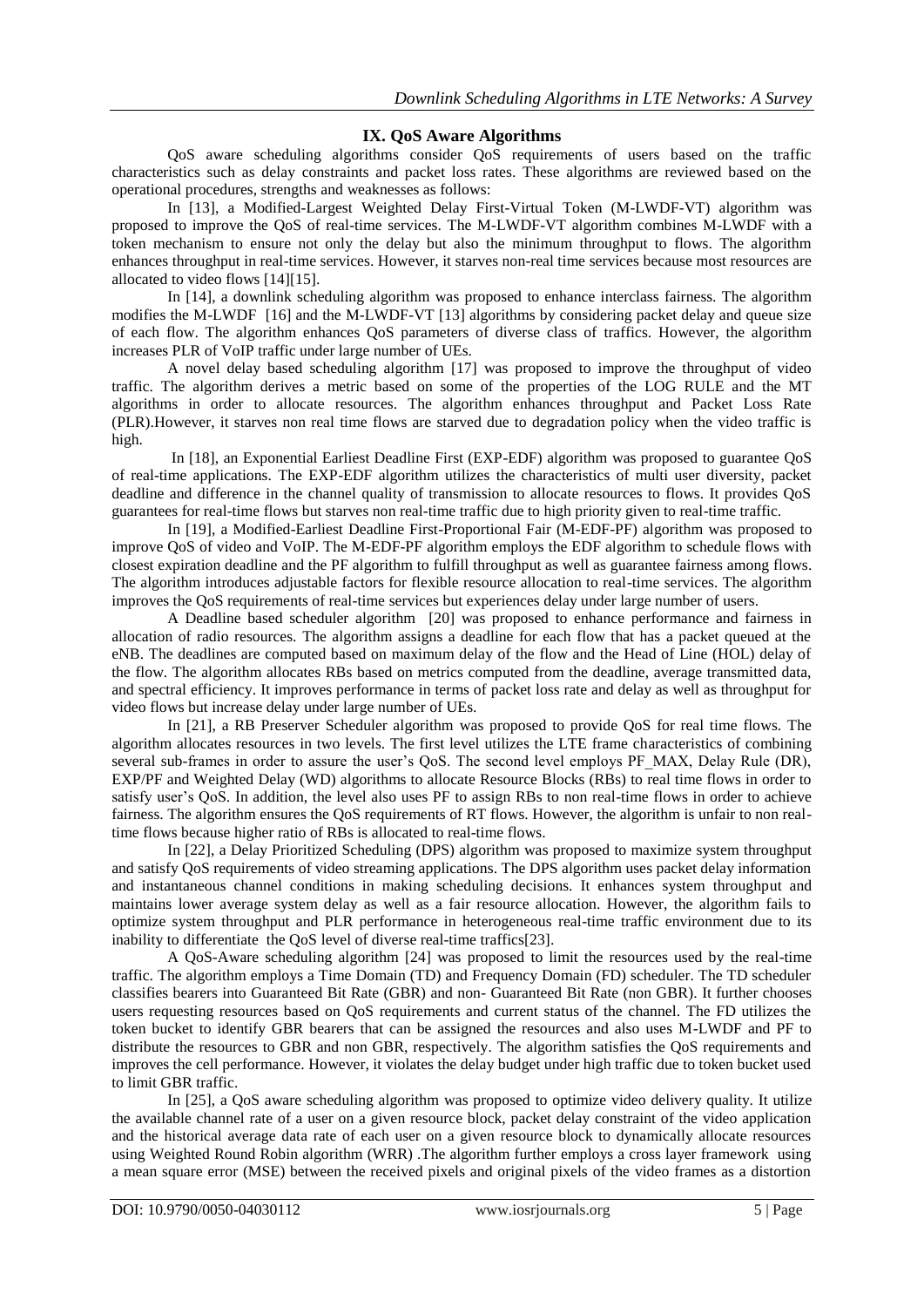metric [26] to improve user perceived video quality. The algorithm enhances the radio resource allocation as well as the user perceived video quality for end users but unfair because VoIP and non-real time applications are ignored.

A Two- level downlink scheduling algorithm [27] was proposed to guarantee bounded delays of realtime applications. The first level employs a discrete-time linear control theory to compute amount of data to be transmitted in a frame for each service flow. While the second level uses PF to allocate resource blocks (RBs) to real-time flows in each TTI and utilizes the leftover RBs for the best effort service. The algorithm improves network performance and Quality of Experience (QoE), but suffers unfairness problem because non-real time applications are scheduled if and only if real-time flows are satisfied. It also suffers low resource utilization because spectral efficiency is neglected and hence degrades performance when the system load is above a certain utilization threshold [28] .

In [29], a Frame Level Scheduler-Advanced (FLSA) algorithm was proposed to prioritize real-time flows. The FLSA allocates radio resources to users in three levels. The first level employs quota of data formula in [27] to estimate the amount of data a real-time flow transmits in each TTI. The second and third level uses M-LWDF algorithm to distribute RBs to real-time flows and allocate the remaining RBs to real-time and best effort, respectively. The algorithm achieves a better resource allocation for real-time flows but starves non realtime flows under high real-time flows.

A Packet Prediction mechanism (PPM) algorithm [30] was proposed to support QoS of real-time applications. The mechanism uses three stages to allocate resources. The first stage considers a user with the best CQIs. The second stage utilizes the prediction mechanism to determine packets that may fail to meet the delay requirements based on the queue status using a virtual queue. While the third stage employs a cut-in process to re-arrange the transmission order and ignores packets that fail to meet delay demand. It achieves an acceptable enhancement in terms of goodput and invalid packet rate. But the algorithm suffers packet drop of VoIP due to large demand of video traffic [6] and fails to classify real-time applications according to priorities.

In [16], a Modified-Largest Weighted Delay First (M-LWDF) algorithm was proposed to guarantee Quality of Service (QoS) for real time applications. The M-LWDF serves users based on the channel condition and the queue status of each user. The algorithm increases the number of users supported with the QoS and provides minimum throughput guarantees. However, it starves non-real time application and fails to provide the QoS requirements according to 3GPP specifications[15].

In [31], an Exponential rule (EXP RULE) and a Logarithmic rule (LOG RULE) was proposed to provide QoS to heterogeneous traffic. The algorithms serve users using equation 3a and 3b respectively, according to the channel condition and queue status. These algorithms guarantee the QoS requirements with bounded but algorithms fail to conform to the QoS requirements of 3GPP specifications [15].

In[15], a scheduling framework for the downlink of LTE system was proposed to satisfy the QoS requirements as defined by the QoS architecture of 3GPP specifications. The framework classifies flows into GBR bearers and non-GBR bearers according QCI values provided in [32][33]. It uses a delay-dependent scheme obtained using a sigmoid function [34] combined with a rate shaping function to schedule GBR bearers and a utility maximization scheme based on [35] to schedule non-GBR bearers. The framework integrates the schemes as a novel algorithm to determine relative priority among QCIs that fail to meet the Packet Delay Budget (PDB) for all bearers. It achieves the QoS requirements based on 3GPP specifications and provides an improved spectral efficiency but non-GBR may experience Packet drop during congestion.

A service-differentiated downlink flow scheduling (S-DFS) algorithm [6] was proposed to satisfy the QoS demand of GBR flows and ensure throughput fairness of non-GBR flows. It allocates resources to flows in four phases: In the first phase, it uses a CQI and QCI as the basis for allocating the RBs to User Equipment (UEs). In the second phase, packets that have not met the delay requirement in the current TTI are dropped in order to trim the queue and predict flows that will encounter packets drop in the subsequent TTI. In the third phase, reallocatable RBs i.e. the RBs not utilized in the first phase due to multiple allocations can be further allocated to other flows in the next phase. In the fourth phase, re-assignment of RBs obtained from the third phase is executed based on the flows that may experience packet drop in the second phase; the flows compete for these RBs based on the queue status and the QCI. The algorithm improves the cell spectral efficiency, alleviate the dropping ratio of VoIP flows, reduce the average delay of video flows, and also keep higher CBR data throughput. However, the algorithm experiences low video throughput under high number of UEs. Also, it incurs high scheduling complexity due to metric base flow selection per TTI [28] .

In [36], an Adaptive Exponential/Proportional Fair (EXP/PF) algorithm was proposed to guarantee QoS requirements of real-time applications and assures throughput demand of non-real time applications. The EXP/PF employs two schemes: EXP rule and PF. The EXP allocates resources to real-time applications while the PF distributes resources to the non-real time applications. It provides QoS to real-time applications and assures a satisfactory system throughput. However, it is unfair to non real-time application under large number of users [37] .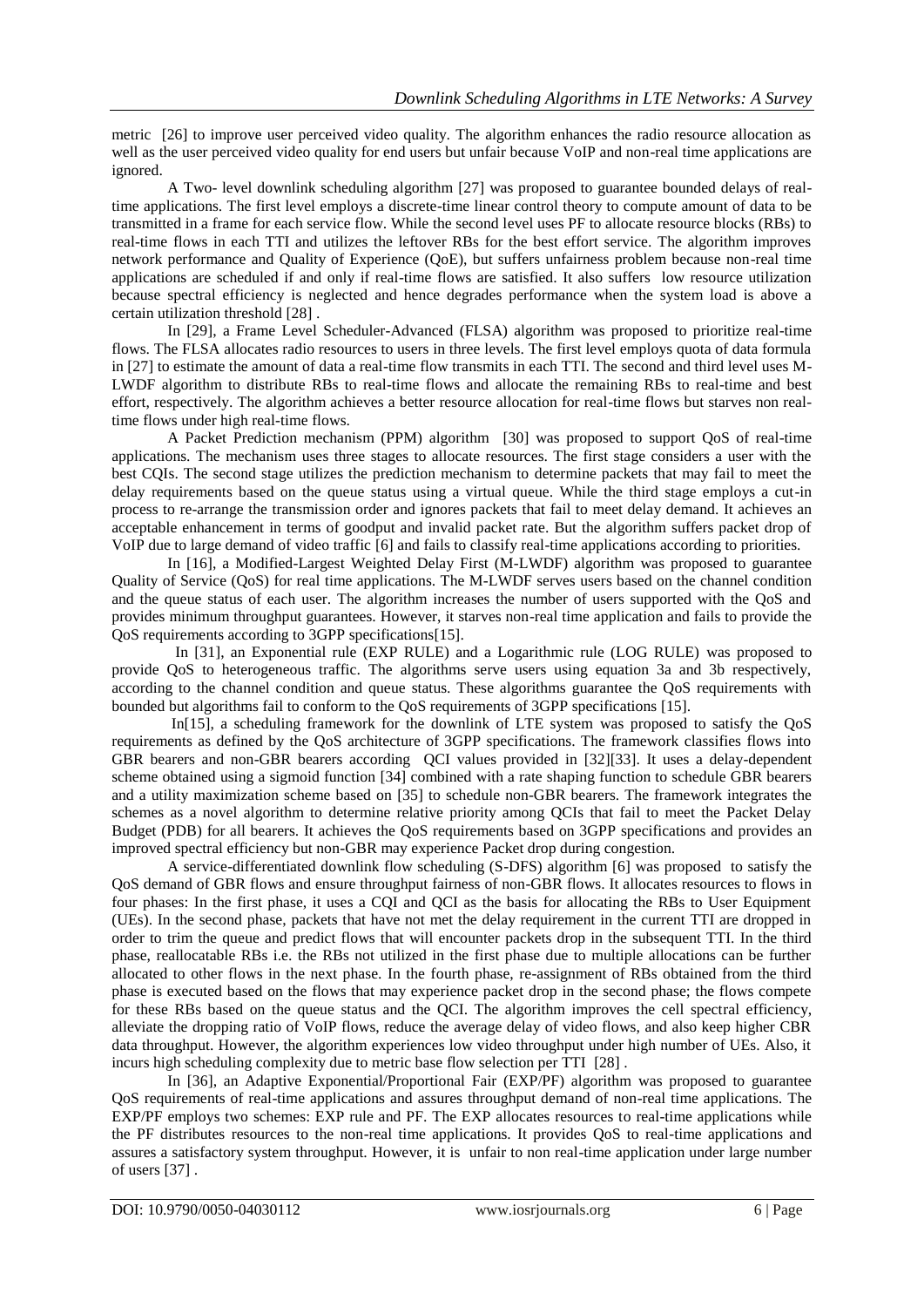In [38], a two level scheduling algorithm was proposed to provide fair resource distribution. The upper level uses a game theory and Shapley value concept to provide a fair distribution of resources. The lower level employs EXP/PF to enhance the level of fairness and throughput among real-time and non-real time flows. The algorithm provides an efficient resource distribution but increases PLR under large number of users.

A utility based resource allocation with delay scheduler (U-DELAY) [39] was proposed to support both the real and non-real time applications. The U-DELAY works in two phases; the first phase employs a cooperative game theory and a sigmoid utility function in allocation of resources to different class of services while second phase employs the packet delay budget to decide which flow is transmitted within a class. It achieves an acceptable performance in terms of QoS requirements, fairness, and throughput as well as user satisfaction. However, the algorithm suffers poor spectral efficiency due to its failure to consider interference. Furthermore, the system delay increases under heavy network load.

In [40], a Delay Scheduler (DS) coupled Throughput Fairness (TF) resource allocation algorithm was proposed to assure QoS requirement of real-time applications and throughput fairness for non- real time applications. The algorithm categorizes real-time and non-real-time applications into urgent and non-urgent, respectively. The urgent are applications with high delay constraint usually the real-time. The non-urgent are real time applications with lower delay constraint and non-real-time applications. It first serves urgent with higher scheduling priorities and then non urgent with equal opportunities to access the wireless resources. The algorithm enhances the QoS of real-time application as well as throughput fairness for non-real-time applications. However, it experiences a rise in packet drop due to limited resources and delay constraints of QoS under large number of user arrivals.

A Service Based Scheduler (SBS) algorithm [41] was proposed to satisfy QoS requirements of realtime services. The algorithm utilizes the service requirements to create  $T_{\text{max}}$  and  $T_{\text{min}}$  lists for real-time and nonreal-time flows, respectively. It then allocates RBs to the  $T_{max}$  list irrespective of their CQI and to the  $T_{min}$  list based on the good channel condition if the current TTI has additional resources. The algorithm enhances the system performance in terms of fairness, delay, PLR and average goodput. However, it wastes RBs when realtime receives allocation irrespective of its CQI. In addition; it starves non real-time flows when real-time flows are large.

In [42], a downlink scheduling algorithm was proposed to enhance QoS of multimedia service along with use of power saving mechanism at the User Equipment (UE). The algorithm employs opportunistic scheduling to determine the UEs priorities and allocates resources based on channel condition, average throughput, UE buffer status, Discontinuous Reception (DRX) status, delay and GBR / non GBR. It improves throughput fairness and minimizes packet delay under power saving environment. In addition, the algorithm also efficiently allocates resources under non saving environment. However, it starves the non-GBR when GBR experience data rate lower than the defined GBR.

A Rate-Level-Based Scheduling (RLBS) Algorithm [23] was proposed to support the diverse traffic in the downlink. The RBLS algorithm utilizes radio channel condition, packet delay information and Guaranteed Bit Rate (GBR) information to prioritize UEs requests. It serves the GBR first because they have a higher priority than the non GBR. The RBLS algorithm achieves a good trade-off between satisfaction of QoS requirements and fairness as well as enhances Packet Loss Ratio (PLR). However, it starves non-GBR due to limited resources under large number of users. Moreover, it applies packet delay upper bound to non-GBR traffic that is delay tolerant [15].

In [43], a QoS aware MAC scheduler algorithm was proposed to distinguish between the diverse QoS classes and their demands. The algorithm employs Time Domain (TD) and Frequency Domain (FD) schedulers to distribute resources to users. The TD scheduler classifies incoming packets into GBR and a non GBR flow, which corresponds to five QoS classes based on the QCI indices. The FD starts scheduling with the GBR flows and then with non GBR. The algorithm confirms that it is possible to assure diverse QoS requirements. However, it leads to the starvation of non GBR flows when resources are insufficient. In addition, the algorithm fails to increase the user's priority when the HOL approaches the upper bound [15].

A Highway and Rate Prediction Downlink Scheduler (HRPDS) [44] to improve QoS in real-time flows. The HRPDS employs a Predicted Bit Rate (PBR), initialization and update algorithms to allocate resources. The PBR algorithm decides the required Resource Blocks (RBs) for real-time and non-real time flows. The initialization algorithm initializes lines of highway to allocate resources if the RBs are sufficient for both real-time and non-real time flows without waiting in the buffer and revises the allocation values according to the percentage of each flow if the RBs are insufficient. Finally, the update algorithm updates the real-time flows approaching expiration in the buffer in order to provide priority. The scheduler guarantees an improved trade-off between bounded delay and low packet loss rate (PLR) but non-real-time flows suffer starvation due to its degradation under heavy real-time flows.

In [28], a novel three level LTE downlink scheduling framework (TLS) was proposed to assure prespecified QoS requirements of Real-time Variable Bit Rate (RT VBR) flows. The TLS allocates RBs to active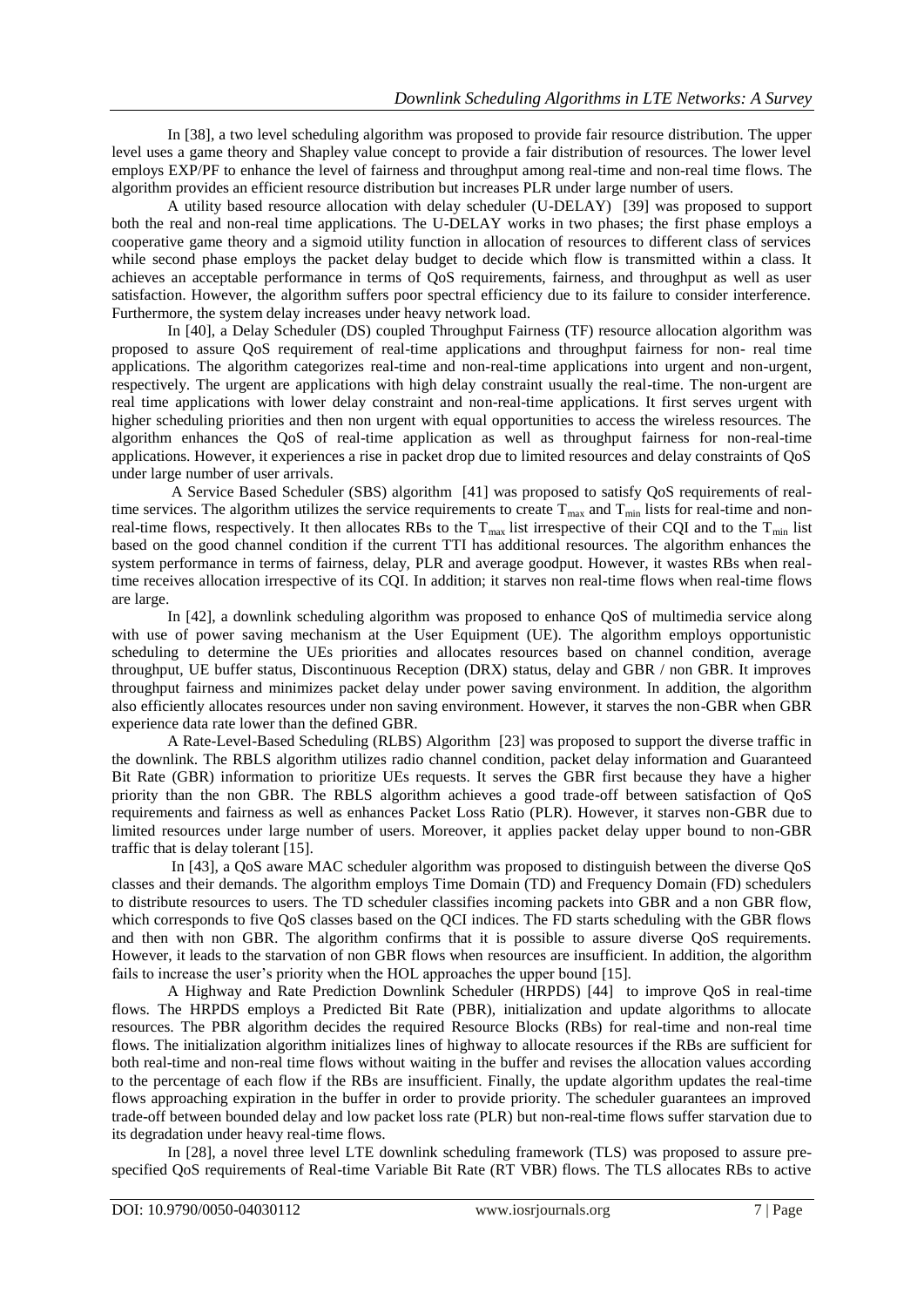flows in three levels: Super Frame (SF) level, Frame level and TTI level in time domain. The SF level uses active RT VBR flows as input to estimate the amount of data to be transmitted in each flow in order to ensure QoS requirements and subsequent SF are computed using overload handling scheme. The Frame level employs a low overhead technique to distribute RBs of the subsequent frames to RT flows, instantaneously incoming RT data burst and non RT flows at each frame boundary within a super-frame. The TTI level utilizes scheduling matrix obtained from the Frame level scheduler to allocate RBs to flows. The framework improves QoS requirements and reduces computational overheads. However, the algorithm has poor spectral efficiency and goodput due to heavy prioritization of RT over NRT.

In [45], a Dynamic Multi-traffic scheduler algorithm was proposed to find trade-off between throughput and fairness. The algorithm classifies traffic based on QCI and employs dynamic bandwidth properties to distribute RBs according to size of traffic in service classes. It uses RR, BQCI, PF and opportunistic algorithms to schedule users. The algorithm enhances the throughput and fairness index. However, it starves non real-time traffic due to degradation during network congestion.

In [46], a Delay Aware Resource Block Management Scheduling algorithm was proposed to satisfy QoS requirements of RT traffic. The algorithm employs the RB ratio and the delay threshold (critical value) to allocate resources to Real-time (RT) and Non Real-time (NRT). It improves the average packet delay, system throughput and packet loss ratio. However, the algorithm leads to starvation of NRT traffic due to NRT degradation to admit RT traffic in critical zone.

In [47], a Buffer aware adaptive resource allocation algorithm was proposed to maximize the throughput, reduce the Bit Loss Rate (BLR) and fairness. It employs a user priority determination algorithm to determine the priority value of each user based on remaining life time or the queue overflow probability by considering buffer fullness, data arrival rate, CQI feedback from UEs. In addition, it also uses an online measurement-based algorithm to avoid buffer overflow and ensure QoS requirements considering the queue priorities. The algorithm improves system throughput and fairness as well as minimizes average Bit Loss Rate (BLR).However, the algorithm operates only under perfect channel condition and thus unsuitable to be used in real life scenario due to varying channel condition.

| S/No                    | <b>Scheduling</b><br>Algorithm                                                                      | <b>Type</b>             | <b>Parameters used</b>                                                   | <b>Strength</b>                                                                                                         | <b>Weakness</b>                                              |
|-------------------------|-----------------------------------------------------------------------------------------------------|-------------------------|--------------------------------------------------------------------------|-------------------------------------------------------------------------------------------------------------------------|--------------------------------------------------------------|
| $\overline{1}$          | MT.                                                                                                 | QoS<br>Unaware          | CQI                                                                      | Maximum throughput.<br>Improves spectral efficiency.                                                                    | Starves users with bad<br>channel conditions.                |
| $\overline{2}$          | BET.                                                                                                | π                       | Data rate                                                                | High level of fairness.                                                                                                 | Poor spectral efficiency.                                    |
| $\mathbf{3}$            | PF.                                                                                                 | π                       | CQI and Data rate                                                        | Fair distribution of resources.<br>Improve spectral efficiency.                                                         | Fails to consider QoS<br>requirements.                       |
| $\overline{\mathbf{4}}$ | GPF.                                                                                                | $^{\prime\prime}$       | CQI,<br>Data<br>rate<br>and<br>weighting factors                         | Higher spectral efficiency or<br>higher level of fairness.                                                              | Fails to adapt the weighting<br>factors in a running system. |
| 5                       | DBWPF.                                                                                              | π                       | weighted<br>Buffer status,<br>delay, CQI and<br>average<br>Data rate     | Approximate throughput<br>and<br>throughput fairness<br>Improves delay fairness<br>and<br>implementation rate fairness. | Fails to achieve throughput<br>fairness.                     |
| 6                       | Optimal and Data<br>Rate Guaranteed<br>Radio Resource<br>Allocation<br>algorithm.                   | OoS<br>Unaware          | Data rate and COI                                                        | Efficient utilization of resources<br>Guarantees rate requirement for<br>large number of users.                         | Starves non-priority users.                                  |
| $\overline{7}$          | M-LWDF-VT.                                                                                          | OoS<br>Aware            | CQI, Data rate, Head-of-<br>line token<br>delay, Target<br>delay and PLR | Enhances throughput in real-time<br>services.                                                                           | <b>Starves</b><br>real-time<br>non<br>traffic.               |
| 8                       | Downlink<br>$\mathsf{A}$<br>Resource<br>Allocation<br>Algorithm<br>For<br>Multi-Traffic<br>Classes. | $^{\dagger}$            | Queue size, Head-of-line<br>delay, Data rate and CQI                     | Enhances OoS parameters<br>of<br>diverse class of traffics                                                              | Increase PLR<br>of VoIP<br>traffic.                          |
| $\boldsymbol{9}$        | A novel delay<br>based scheduling<br>algorithm<br>for<br>video traffic.                             | $\overline{\mathbf{u}}$ | HOL and Data rate                                                        | Enhances throughput<br>Minimizes Packet Loss Rate<br>$(PLR)$ .                                                          | Starves NRT flows.                                           |
| 10                      | EXP-EDF.                                                                                            | $\pmb{\mathsf{H}}$      | Packet delay budget, HOL<br>and COI                                      | Provides QoS guarantees for real-<br>time flows.                                                                        | <b>Starves</b><br>real-time<br>non<br>traffic.               |

Table 3: Comparative analysis of Downlink Scheduling Algorithms.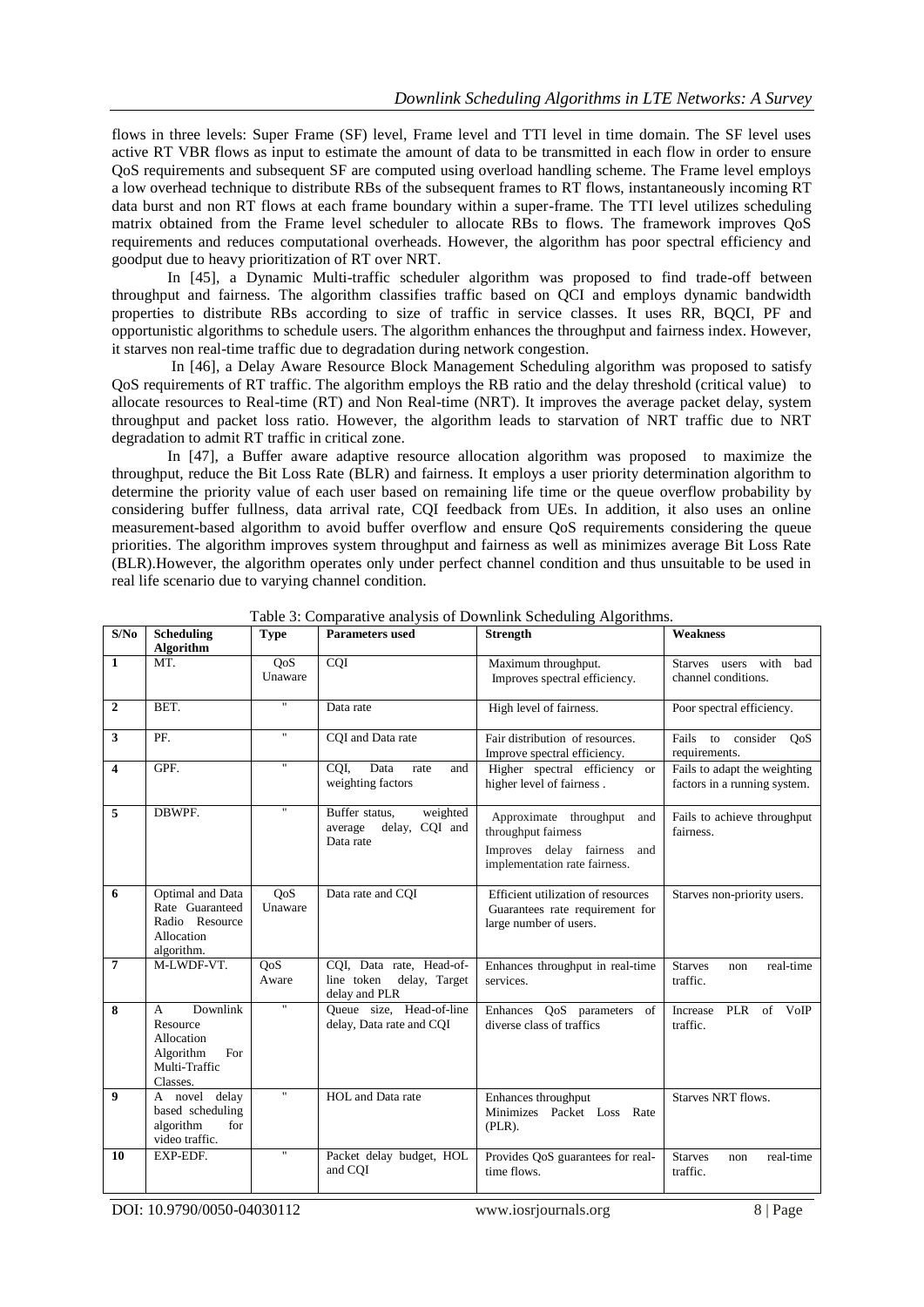# *Downlink Scheduling Algorithms in LTE Networks: A Survey*

| 11              | M-EDF-PF.                                                                                      | 11           | Packet delay budget , HOL,<br>Data rate and CQI                                          | Improves the QoS requirements<br>of real-time services.                                                                                         | Experience high delay.                                                                                   |
|-----------------|------------------------------------------------------------------------------------------------|--------------|------------------------------------------------------------------------------------------|-------------------------------------------------------------------------------------------------------------------------------------------------|----------------------------------------------------------------------------------------------------------|
| $\overline{12}$ | Deadline<br>based<br>scheduler<br>algorithm.                                                   | π            | Packet delay budget, HOL,<br>Data rate and COI                                           | Improves packet loss rate, delay<br>and throughput for video flows.                                                                             | Increase delay under large<br>number of UEs.                                                             |
| 13              | Preserver<br><b>RB</b><br>Scheduler<br>Algorithm.                                              | 11           | HOL, Data rate, and Packet<br>delay budget                                               | Ensures the QoS requirements of<br>RT flows.                                                                                                    | Unfair to NRT flows.                                                                                     |
| 14              | DPS.                                                                                           | π            | HOL, CQI and PDB                                                                         | Enhances system throughput<br>Reduces lower average system<br>delay<br>Fair resource allocation.                                                | Fails<br>to<br>optimize<br>Throughput and PLR.                                                           |
| 15              | QoS-Aware<br>A<br>Downlink Packet<br>Scheduler Using<br>Token<br><b>Bucket</b><br>Algorithm.   | π            | CQI, QCI, HOL and Data<br>rate.                                                          | Satisfies the QoS requirements.<br>Improves the cell performance.                                                                               | Violates the delay budget.                                                                               |
| 16              | QoS aware LTE<br><b>OFDMA</b><br>scheduling<br>algorithm.                                      | QoS<br>Aware | CQI, Packet Delay Budget<br>and Data rate.                                               | Provides smooth video delivery.                                                                                                                 | Ignores non real-time and<br>VoIP.                                                                       |
| 17              | Two-<br>level<br>downlink<br>scheduling<br>algorithm.                                          | π            | CQI, Data rate, PDB and<br><b>Buffer Status</b>                                          | Improves network performance<br>and Quality of Experience (QoE),                                                                                | Unfairness to non real-time<br>applications.<br>Low resource utilization                                 |
| 18              | A Frame Level<br>Scheduler-<br>Advanced<br>(FLSA)<br>algorithm.                                | π            | CQI, Data rate, Head-of-<br>line packet delay, Target<br>delay, PLR and Buffer<br>status | Better resource allocation for<br>real-time flows.                                                                                              | <b>Starves</b><br>real-time<br>non<br>flows.                                                             |
| 19              | PPM.                                                                                           | π            | CQI, Data rate, PDB and<br>Buffer status.                                                | Enhances goodput and invalid<br>packet rate.                                                                                                    | Suffers VoIP PLR.                                                                                        |
| 20              | A Buffer aware<br>adaptive resource<br>allocation<br>algorithm.                                | π            | Buffer status, CQI, Data<br>rate and PDB.                                                | Improves system throughput,<br>fairness and minimizes average<br>Bit Loss Rate (BLR).                                                           | Operates only under perfect<br>condition.                                                                |
| 21              | M-LWDF.                                                                                        | QoS<br>Aware | COI, Data rate, Head-of-<br>line packet delay, Target<br>delay and PLR                   | Increases the number of users<br>supported with QoS.<br>Guarantees minimum throughput<br>and flow isolation.                                    | <b>Starves</b><br>non-real<br>time<br>application.<br>Non conformance to the<br>3GPP QoS specifications. |
| 22              | <b>EXP</b><br>and LOG<br>rule.                                                                 | π            | CQI, , Data rate, Head-of-<br>line delay (HOL) and Target<br>delay                       | Guarantee QoS requirements with<br>bounded delay.                                                                                               | Fails to fulfill the OoS<br>requirements<br>of<br>3GPP<br>specifications.                                |
| 23              | 3GPP QoS-based<br>scheduling<br>framework.                                                     | 11           | PDB, HOL, QCI and CQI.                                                                   | OoS requirements based on 3GPP<br>specifications.<br>Improved spectral efficiency                                                               | Non-GBR may experience<br>Packet drop.                                                                   |
| 24              | S-DFS.                                                                                         |              | OCI, COI, HOL and Buffer<br><b>Status</b>                                                | Higher transmission efficiency.<br>Decreases both dropping ratio<br>and delay of GBR packets.<br>Increases data throughput of non<br>GBR flows. | High<br>scheduling<br>complexity.<br>Low video throughput.                                               |
| 25              | Adaptive<br>EXP/PF.                                                                            |              | COI, Data rate, Head-of-<br>line packet delay, Target<br>delay and Target PLR            | Provides<br>QoS<br>real-time<br>to<br>applications.<br>Assures a satisfactory system<br>throughput.                                             | Unfair under large number<br>of users.                                                                   |
| 26              | Resource<br>Allocation<br>Algorithm<br>for<br>Downlink using<br>shapley value.                 | QoS<br>Aware | HOL, CQI, Data rate and<br>Target delay                                                  | Provides an<br>efficient resource<br>distribution.                                                                                              | Increases PLR under large<br>number of UEs.                                                              |
| 27              | U-DELAY.                                                                                       | π            | PDB, HOL and CQI                                                                         | Acceptable performance in terms<br>of QoS requirements, fairness,<br>throughput and user satisfaction.                                          | Poor spectral efficiency.<br>High system delay.                                                          |
| 28              | Delay Scheduler<br>(DS)<br>coupled<br>Throughput<br>Fairness<br>(TF)<br>resource<br>allocation | Ħ            | Data rate, HOL and CQI.                                                                  | Enhances the QoS of real-time<br>application<br>throughput<br>and<br>fairness<br>for<br>non-real-time<br>applications.                          | Suffers high PLR.                                                                                        |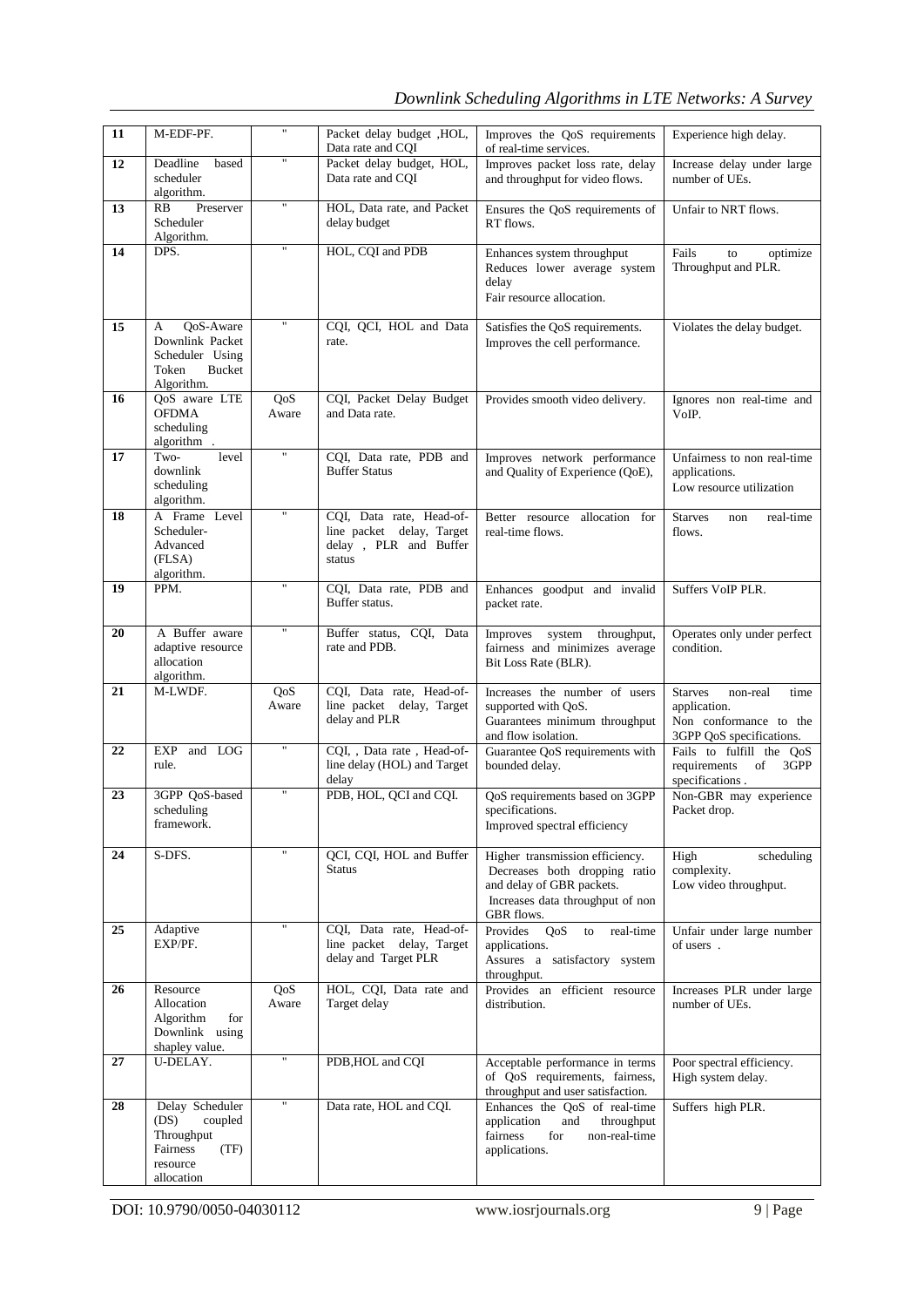|    | algorithm.                                                                  |                         |                                                                             |                                                                                                                                                          |                                                               |
|----|-----------------------------------------------------------------------------|-------------------------|-----------------------------------------------------------------------------|----------------------------------------------------------------------------------------------------------------------------------------------------------|---------------------------------------------------------------|
| 29 | Service<br><b>Based</b><br>Scheduler (SBS)<br>algorithm.                    | $\mathbf{H}$            | QCI, CQI, Data rate, Packet<br>Theoretical<br>size<br>and<br>departure time | Enhances fairness, delay, PLR<br>and average goodput.                                                                                                    | Wastes RBs.<br>real-time<br><b>Starves</b><br>non<br>traffic. |
| 30 | QoS-Aware LTE<br>Downlink<br>for<br>Scheduler<br>VoIP with Power<br>saving. | $\blacksquare$          | PDB, HOL.COI and Data<br>rate                                               | throughput<br>Improves<br>and<br>fairness.<br>Minimizes packet delay<br>Efficiently allocates resources                                                  | Starves non-GBR.                                              |
| 31 | RLBS.                                                                       | $\blacksquare$          | HOL, PDB and COI                                                            | Achieves<br>trade-off<br>good<br>a a<br>between satisfaction of OoS<br>requirements and fairness.<br>Enhances Packet Loss<br>Ratio<br>(PLR) performance. | Starves non-GBR.                                              |
| 32 | OoS aware MAC<br>scheduler<br>algorithm.                                    | $^{\prime\prime}$       | OCI, COI and Data rate.                                                     | Assure diverse OoS requirements.                                                                                                                         | Starves non GBR flows.                                        |
| 33 | HRPDS.                                                                      | QoS<br>Aware            | HOL, Data rate and COI.                                                     | Guarantee an improved trade-off<br>between bounded delay and low<br>packet loss rate (PLR)                                                               | <b>Starves NRT flows</b>                                      |
| 34 | $\overline{TLS}$                                                            | $\overline{\mathbf{u}}$ | CQI, HOL, PDB, and Data<br>rate.                                            | QoS<br>requirements,<br>Improves<br>goodput and spectral efficiency.                                                                                     | Poor spectral efficiency and<br>goodput.                      |
| 35 | Dynamic<br>$\mathsf{A}$<br>Multi-traffic<br>scheduler<br>algorithm.         | $^{\dagger}$            | COI, OCI and Data rate.                                                     | Enhances the<br>throughput and<br>fairness index.                                                                                                        | Starves NRT traffic.                                          |
| 36 | Delay<br>Aware<br>Resource Block<br>Management<br>Scheduling<br>algorithm.  | $^{\dagger}$            | HOL and Data rate.                                                          | Improves average packet delay,<br>the system throughput and the<br>packet loss ratio.                                                                    | <b>Starves NRT</b> traffic                                    |

#### **X. Comparative Analysis**

Table1.presents a comparative analysis of the various downlink scheduling algorithms in terms of the parameters used in resource allocation, strengths and weaknesses. The algorithms are classified into QoS aware or QoS unaware. The QoS unaware algorithms are proposed to ensure throughput by utilizing buffer status, data rate and CQI. The algorithms in [7] utilize data rate or CQI in allocation decision but lead to unfairness and poor spectral efficiency while algorithms in [8], [9], [11], [12] employ CQI and data rate to improve fairness and spectral efficiency but ignores QoS requirements and thus unsuitable for wireless multimedia traffic [2].

The QoS aware algorithms utilize data rate, CQI, buffer status, delay constraints (HOL and PDB) and QCI in order to guarantee QoS to multimedia applications. The algorithms in [13], [14], [16]–[22], [24], [25], [48], [49], [30] focus only on real time application but unfair to non-real time applications. While the algorithms in [15], [23], [28], [6], [31], [36], [38], [40], [41], [43]–[46], [39], [42] consider both the real-time and non-real time traffics in order to address the unfairness problem but the algorithms in [23], [28], [41], [43]– [45], [42] suffer starvation due to degradation policy applied when resources are insufficient and in [15], [6], [36], [40], [46], [39] experience low throughput, high PLR, or poor spectral efficiency under high network load. In addition, majority of these algorithms incur high scheduling complexity due to metric base flow selection per TTI [36] .

### **XI. Conclusion**

In this paper, we presented a survey of scheduling algorithms proposed in recent literature, aiming at distributing available RBs to users in the downlink direction of LTE networks. The algorithms are classified into QoS aware and QoS unaware, the former uses data rate, CQI, buffer status, delay constraints (HOL and PDB) and QCI to ensure meeting the QoS requirements and the later utilizes buffer status, data rate and CQI to assure throughput. The way each algorithm operates as well as the advantages and the disadvantages are also discussed. Furthermore, comparative analysis has been provided. The analysis indicates that the QoS unaware algorithms are in appropriate for wireless multimedia traffic because the QoS requirements are ignored while the QoS aware algorithms either fail to consider or starve the non real-time traffic. Also, the analysis shows that the algorithms experience low throughput, high PLR, or poor spectral efficiency under high network load.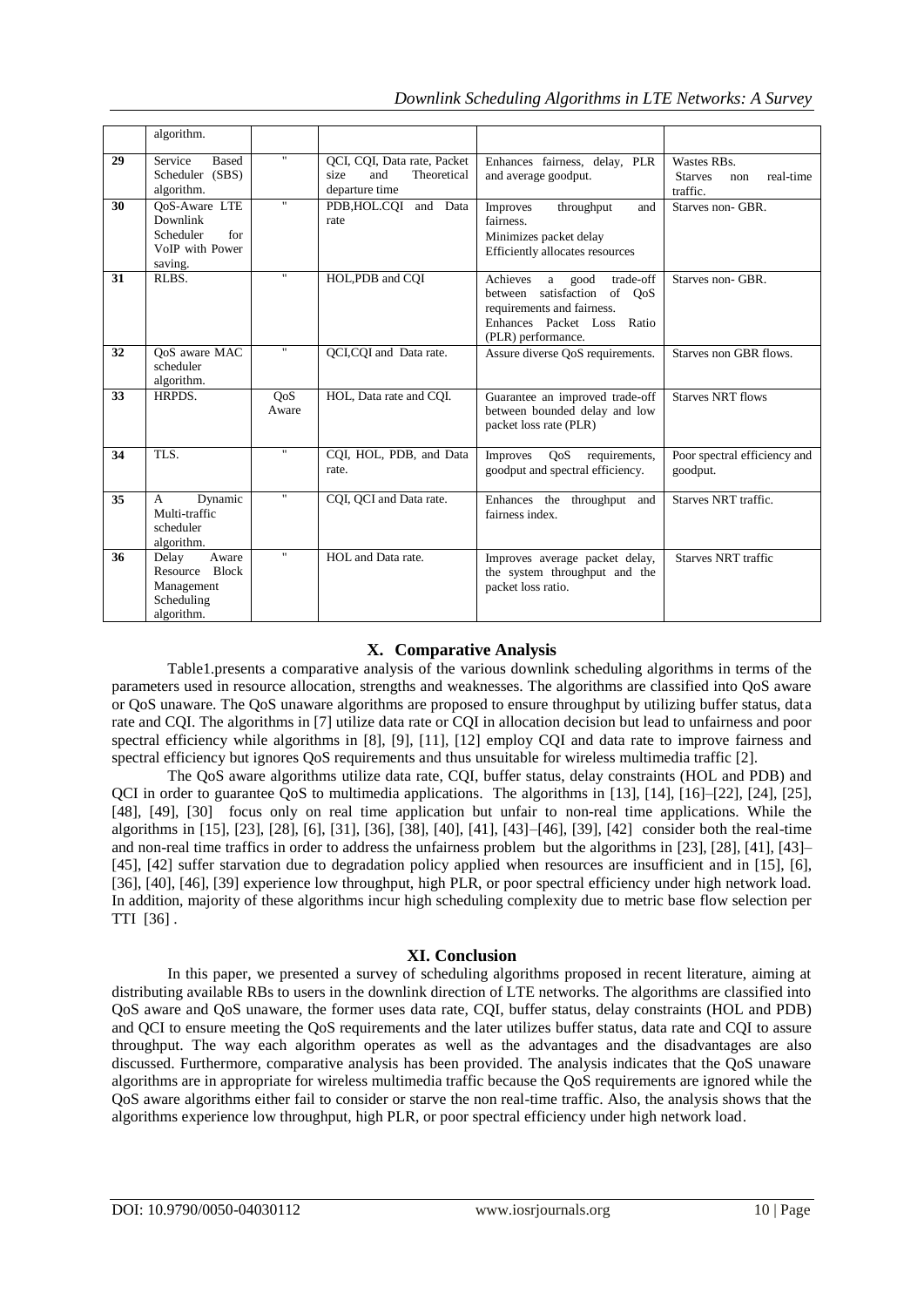#### **References**

- [1] Cisco, "Cisco Visual Networking Index,VNI Forecast and Methodology, 2014 2019.," 2015.
- [2] F. Capozzi, G. Piro, L. A. Grieco, G. Boggia, and P. Camarda, "Downlink packet scheduling in LTE cellular networks: Key design issues and a survey," *IEEE Commun. Surv. Tutorials*, vol. 15, no. 2, pp. 678–700, 2013.
- [3] D. Erik, P. Stefan, S. Johan, and P. Beming, *HSPA and LTE for Mobile Broadband*. 2007.
- [4] Alcatel-Luncet, "The LTE Network Architecture, White Paper."
- [5] N. Abu-ali, A. M. Taha, S. Member, M. Salah, H. Hassanein, and S. Member, "Uplink Scheduling in LTE and LTE-Advanced : Tutorial , Survey and Evaluation Framework," *IEEE Commun. Surv. Tutor.*, vol. 16, no. 3, pp. 1239–1265, 2014.
- [6] Y. C. Wang and S. Y. Hsieh, "Service-differentiated downlink flow scheduling to support QoS in long term evolution," *Comput. Networks*, vol. 94, pp. 344–359, 2016.
- [7] J. Puttonen, N. Kolehmainen, T. Henttonen, M. Moisio, M. Rinne, and P. Kela, "Dynamic Packet scheduling Performance in UTRAN long term evolution downlink," *IEEE Int. Symp. Pers. Indoor Mob. Radio Commun. PIMRC*, pp. 308–313, 2008.
- [8] H. J. Kushner and P. A. Whiting, "Convergence of proportional-fair sharing algorithms under general conditions," *IEEE Trans. Wirel. Commun.*, vol. 3, no. 4, pp. 1250–1259, 2004.
- [9] C. Wengerter, J. Ohlhorst, A. Golitschek, E. Von Elbwart, and P. Mcom, "Fairness and Throughput Analysis for Generalized Proportional Fair Frequency Scheduling in OFDMA," in *IEEE Veh. Tech. Conf.,VTC-Spring*, 2005, vol. 3, no. 2, pp. 1903– 1907.
- [10] M. Proebster, C. M. Mueller, and H. Bakker, "Adaptive fairness control for a proportional fair LTE scheduler," in *IEEE International Symposium on Personal, Indoor and Mobile Radio Communications, PIMRC*, 2010, pp. 1504–1509.
- [11] S. Liu, C. Zhang, Y. Zhou, and Y. Zhang, "Delay-Based Weighted Proportional Fair Algorithm for LTE Downlink Packet Scheduling," *Wirel. Pers. Commun.*, pp. 1955–1965, 2015.
- [12] B. Rebekka, S. Sudheep, and B. Malarkodi, "An Optimal and Priority Based Rate Guaranteed Radio Resource Allocation Scheme for LTE Downlink," *Wirel. Pers. Commun.*, vol. 83, no. 3, pp. 1643–1661, 2015.
- [13] M. Iturralde, T. A. Yahiya, A. Wei, and A. Beylot, "Performance Study of Multimedia Services Using Virtual Token Mechanism for Resource Allocation in LTE Networks," in *IEEE Vehicular Technology Conference (VTC)*, 2011, pp. 1–5.
- [14] M. M. Nasralla and M. G. Martini, "A downlink scheduling approach for balancing QoS in LTE wireless networks," *IEEE Int. Symp. Pers. Indoor Mob. Radio Commun. PIMRC*, pp. 1571–1575, 2013.
- [15] P. Ameigeiras *et al.*, "3GPP QoS-based scheduling framework for LTE," *EURASIP J. Wirel. Commun. Netw.*, vol. 78, 2016.
- [16] M. Andrews, K. Kumaran, K. Ramanan, A. Stolyar, P. Whiting, and R. Vijayakumar, "Providing quality of service over a shared wireless link," *IEEE Commun. Mag.*, vol. 39, no. 2, pp. 150–153, 2001.
- [17] B. Saiede and M. D. Farzanegan, "A novel delay based scheduling algorithm for video traffic in LTE," in *2nd International Conference on Knowledge based Engineering Innovation (KBEI)*, 2015.
- [18] H. M. J. Magalhães and P. R. Guardieiro, "A Downlink Scheduling based on Earliest Deadline First Discipline for Real-Time Traffic in LTE Networks," in *Vehicular International Workshop on Telecommunication*, 2013.
- [19] B. Liu, H. Tian, and L. Xu, "An efficient downlink packet scheduling algorithm for real time traffics in LTE systems," *2013 IEEE 10th Consum. Commun. Netw. Conf. CCNC 2013*, pp. 364–369, 2013.
- [20] P. J. Ashidani and P. R. Guardieiro, "Downlink Scheduler Based on Deadlines for LTE Networks," in *International workshop on telecommunications (IWT)*, 2013.
- [21] S. Ghassan, A. Ali, M. D. Baba, and M. A. Mansor, "RB Preserver Downlink Scheduling Algorithm for Real-Time Multimedia Services in LTE Networks," in *Computer Application and Industrial Electronics (ISCAIE)*, 2015, pp. 21–26.
- [22] S. Kumbesan, A. H. M. Ramli, and B. Riyaj, "Delay-Prioritized Scheduling ( DPS ) for Real Time Traffic in 3GPP LTE System," in *IEEE Wireless Communication and Networking Conference (WCNC)*, 2010, pp. 1–6.
- [23] X. Wu, X. Han, and X. Lin, "QoS Oriented Heterogeneous Traffic Scheduling in LTE Downlink," in *IEEE International Conference On. Communications (ICC)*, 2015, pp. 3088–3093.
- [24] Y. Farzaneh and A. Mardi, "A QoS-Aware Downlink Packet Scheduler Using Token Bucket Algorithm for LTE Systems," in *22nd Iranian Conference on Electrical Engineering (ICEE 2014)*, 2014, pp. 1775–1780.
- [25] H. Luo, S. Ci, D. Wu, J. Wu, and H. Tang, "Quality-driven cross-layer optimized video delivery over LTE," *IEEE Commun. Mag.*, vol. 48, no. 2, pp. 102–109, 2010.
- [26] R. Zhang, S. L. Regunathan, and K. Rose, "Video Coding with Optimal Inter/Intra-Mode Switching for Packet Loss Resilience," *IEEE JSAC*, vol. vol. 18, no. no.6, pp. 966–976, 2000.
- [27] G. Piro *et al.*, "Two-level downlink scheduling for real-time multimedia services in LTE networks," *IEEE Trans. Multimed.*, vol. 13, no. 5, pp. 1056–1065, 2011.
- [28] S. Kumar, A. Sarkar, S. Sriram, and A. Sur, "A three level LTE downlink scheduling framework for RT VBR traffic," *Computer Networks*, 2015. [Online]. Available: http://dx.doi.org/10.1016/j.comnet.2015.08.027.
- [29] E. Skondras, A. Michalas, A. Sgora, and D. D. Vergados, "A downlink scheduler supporting real time services in LTE cellular networks," in *Information, Intelligence, Systems and Application(IISA)*, 2015, pp. 1–6.
- [30] W. K. Lai and C. L. Tang, "QoS-aware downlink packet scheduling for LTE networks," *Comput. Networks*, vol. 57, no. 7, pp. 1689–1698, 2013.
- [31] B. Sadiq, R. Madan, and A. Sampath, "Downlink scheduling for multiclass traffic in LTE," *Eurasip J. Wirel. Commun. Netw.*, vol. 2009, 2009.
- [32] 3GPP, "3 GPP Tech. Specif. Group Radio Access Network Physical Channel and Modulation (Release 8), 3GPP TS 36.211," 2011.
- [33] 3GPP, "TS 23.203 V8.11.0. 3rd Generation Partnership Project; Technical Specification Group Services and System Aspects; Policy and Charging Control architecture (Rel. 8)," 2010.
- [34] P. Ameigeiras, Y. Wang, J. Navarro-Ortiz, P. Mogensen, and J. Lopez-Soler, "Traffic models impact on OFDMA systems design. 2012, 61 (2012)," *EURASIP J. Wirel. Commun. Netw.*, no. 61, 2012.
- [35] H. L. H. Yin, "An efficient multiuser loading algorithm for OFDM-based broadband wireless systems," in *in IEEE Global Communications Conference (GLOBECOM'00)*, 2000, pp. 103–107.
- [36] J. Rhee, J. Holtzman, and D. Kim, "Scheduling of real/non-real time services: adaptive EXP/PF algorithm," *Conf. 2003. VTC* , pp. 462–466, 2003.
- [37] H. A. M. Ramli, R. Basukala, K. Sandrasegaran, and R. Patachaianand, "Performance of well known packet scheduling algorithms in the downlink 3GPP LTE system," *Proc. - MICC 2009 2009 IEEE 9th Malaysia Int. Conf. Commun. with a Spec. Work. Digit. TV Contents*, no. December, pp. 815–820, 2009.
- [38] M. Iturralde, T. A. Yahiya, A. Wei, and A.-L. Beylot, "Resource allocation using Shapley value in LTE networks," in *International Symposium on Personal, Indoor and Mobile Radio Communications*, 2011, pp. 31–35.